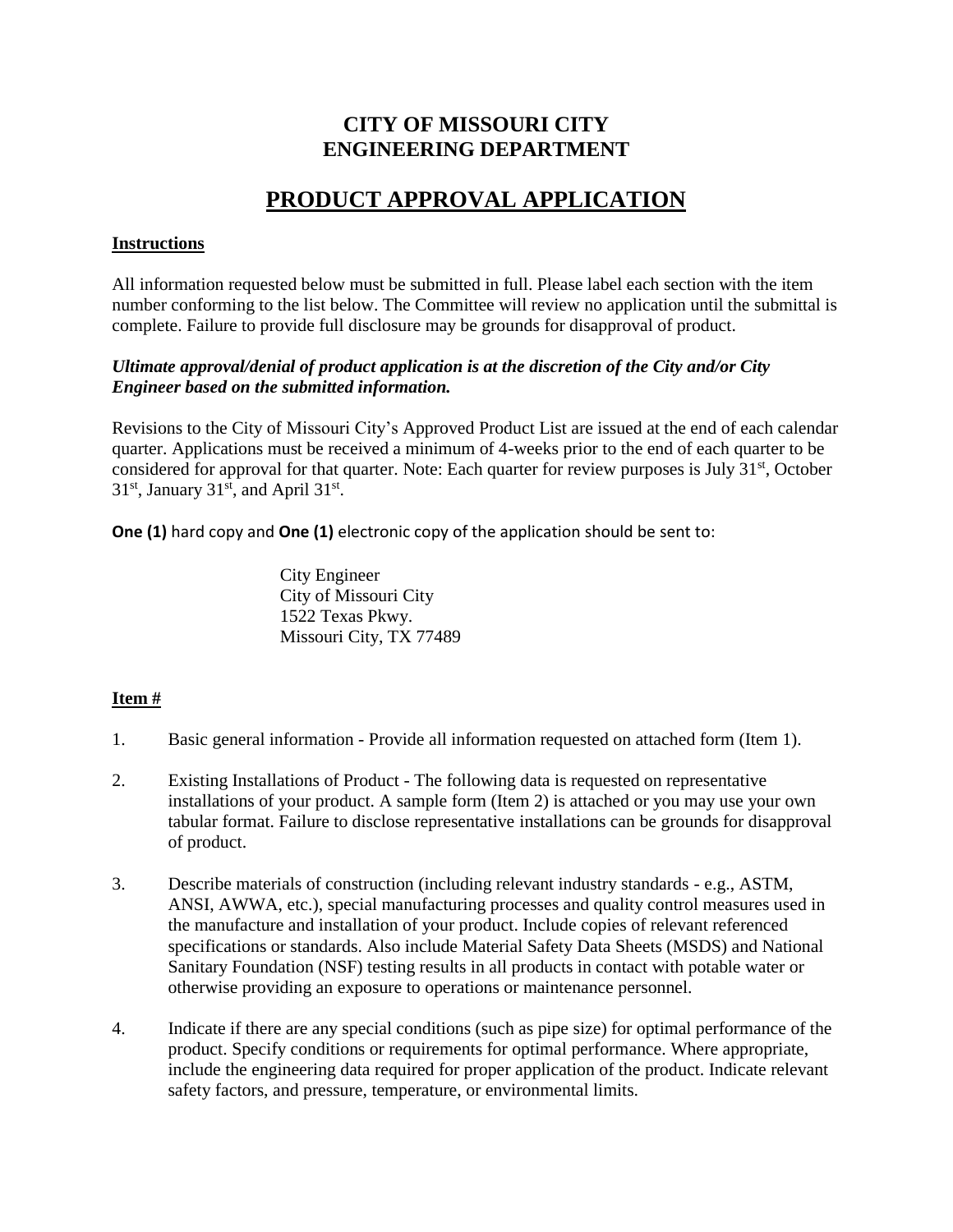- 5. Are current City of Missouri City technical specifications adequate for inclusion of the product? Are exceptions to the City specifications being requested?
- 6. Provide Certifications of Compliance to applicable City of Missouri City Public Infrastructure Design Manual and all other city codes and ordinances.
- 7. Engineering Design Guide Attach a copy of the Engineering Design Guide or Installation Guide for the proposed product. This document should indicate that it was prepared under the supervision of a Registered Professional Engineer in the state of the manufacturer. Should engineering certification not be a part of the standard printed documents, a letter should be provided from the manufacturer that the Engineering Design Guide was prepared under the supervision of a Registered Professional Engineer. The name, seal, registration number and expiration date of the supervising engineer should be included in either the design guide as the accompanying letter.
- 8. Client References Provide names, addresses, phone numbers and job identification of current and past clients. The City will contact selected references concerning product performance.
- 9. Provide copies of tests conducted by independent testing companies showing conformance with industry standard and City's specification established for the product.
- 10. Provide information relating to patents, licenses and/or franchises held on the product. Include specific descriptions and relevant data such as patent (license) number and date issued.
- 11. Provide any other related information. Although not required, our application submittal may include other data to assist the Committee in evaluating the product for use on City of Missouri City projects. This information could include brochures, videotapes, product samples and/or photographs. The Committee cannot be responsible for return of these materials. One (1) copy of video tapes and product samples is sufficient for committee review.

Note: Please call 281-403-8685 for any questions prior to submittal on the application process.